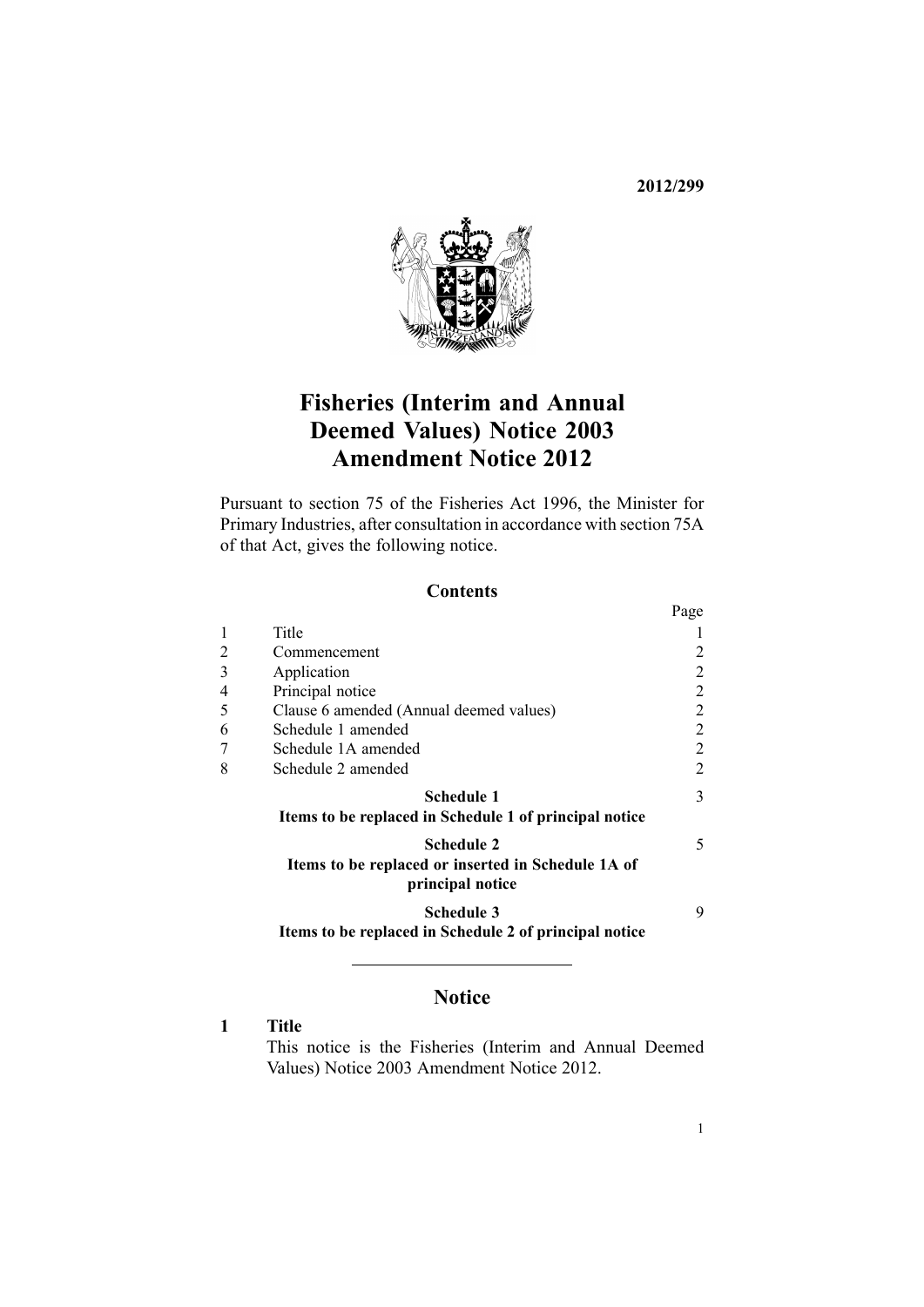<span id="page-1-0"></span>

|      | <b>Fisheries (Interim and Annual Deemed)</b> |          |
|------|----------------------------------------------|----------|
| cl 2 | Values) Notice 2003 Amendment Notice 2012    | 2012/299 |

### **2 Commencement**

This notice comes into force on 30 September 2012.

### **3 Application**

This notice applies on and from 1 October 2012.

#### **4 Principal notice**

This notice amends the Fisheries (Interim and Annual Deemed [Values\)](http://www.legislation.govt.nz/pdflink.aspx?id=DLM214397) Notice 2003 (the **principal notice**).

### **5 Clause 6 amended (Annual deemed values)**

- (1) In clause  $6(a)(i)$ , delete "mako shark,".
- (2) In clause  $6(a)(i)$ , delete "porae, porbeagle shark,".
- (3) In clause  $6(a)(i)$ , delete "trumpeter,".

#### **6 Schedule 1 amended**

In [Schedule](http://www.legislation.govt.nz/pdflink.aspx?id=DLM215032) 1, replace the items that correspond to each item set out in Schedule 1 of this notice with the items set out in Schedule 1 of this notice.

### **7 Schedule 1A amended**

- (1) In [Schedule](http://www.legislation.govt.nz/pdflink.aspx?id=DLM1041402) 1A, replace the item relating to BYX2 with the item set out in [Part](#page-4-0) 1 of Schedule 2 of this notice.
- (2) In [Schedule](http://www.legislation.govt.nz/pdflink.aspx?id=DLM1041402) 1A, revoke the item relating to MOK1.
- (3) In [Schedule](http://www.legislation.govt.nz/pdflink.aspx?id=DLM1041402) 1A, replace the itemsrelating to SNA2 and SNA7, SNA8 with the items set out in [Part](#page-4-0) 2 of Schedule 2 of this notice.

### **8 Schedule 2 amended**

In [Schedule](http://www.legislation.govt.nz/pdflink.aspx?id=DLM215048) 2, replace the items that correspond to each item set out in [Schedule](#page-8-0) 3 of this notice with the items set out in Schedule 3 of this notice.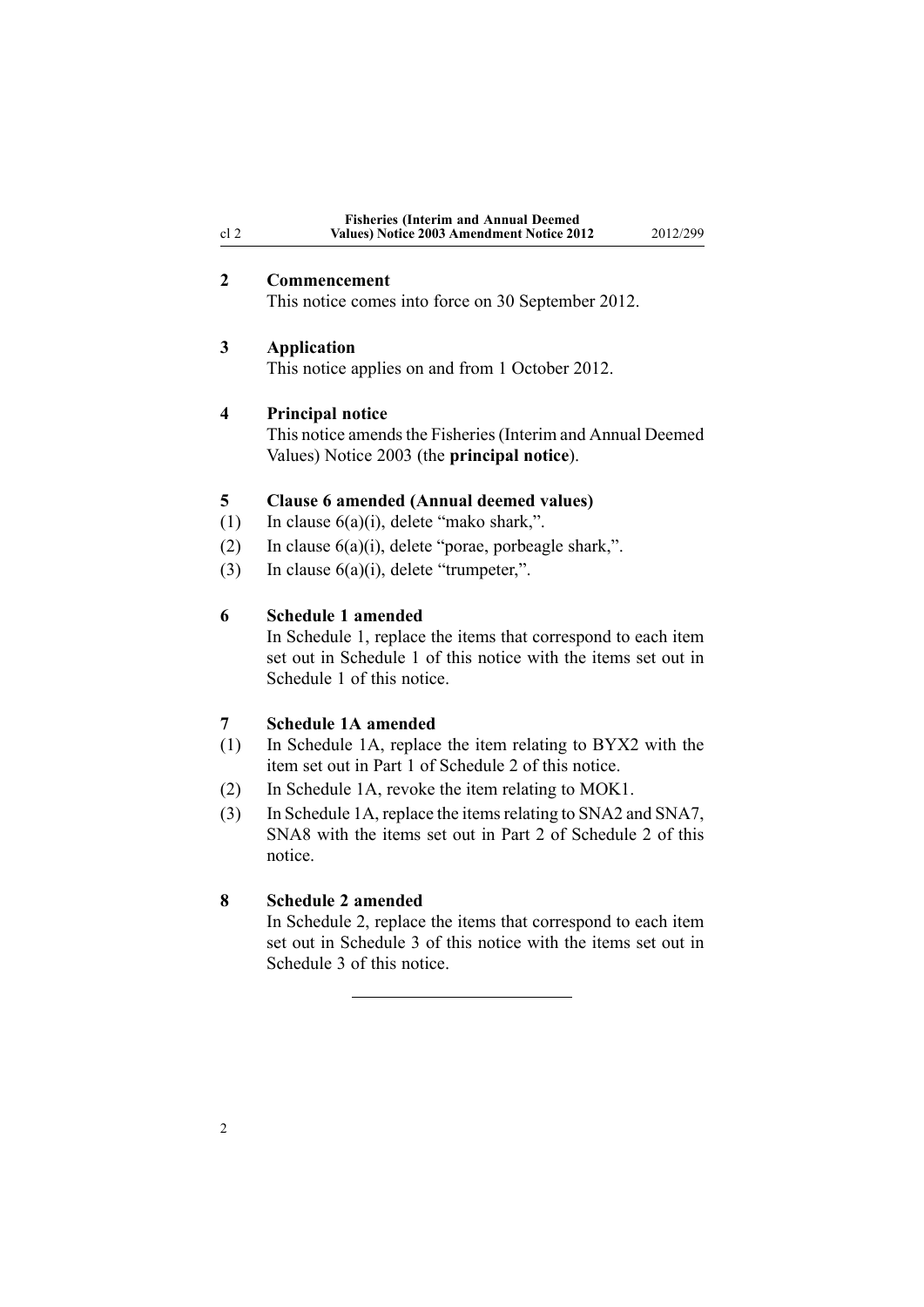<span id="page-2-0"></span>2012/299

#### **Fisheries (Interim and Annual Deemed Values) Notice 2003 Amendment Notice 2012** Schedule 1

# **Schedule 1** [cl](#page-1-0) 6 **Items to be replaced in Schedule 1 of principal notice**

|                   | <b>Interim deemed value</b> | Annual deemed value |
|-------------------|-----------------------------|---------------------|
| Fishstock         | (S/kg)                      | (S/kg)              |
| BYX1              | 1.98                        | 2.20                |
| BYX2              | 1.98                        | 2.20                |
| BYX3              | 1.98                        | 2.20                |
| BYX7              | 1.98                        | 2.20                |
| BYX8              | 1.98                        | 2.20                |
| BYX10             | 1.98                        | 2.20                |
| GSH1              | 0.32                        | 0.35                |
| GSH <sub>2</sub>  | 0.36                        | 0.40                |
| GSH3              | 0.36                        | 0.40                |
| GSH4              | 0.36                        | 0.40                |
| GSH <sub>5</sub>  | 0.36                        | 0.40                |
| GSH <sub>6</sub>  | 0.36                        | 0.40                |
| GSH7              | 0.36                        | 0.40                |
| GSH <sub>8</sub>  | 0.36                        | 0.40                |
| GSH9              | 0.36                        | 0.40                |
| GSH10             | 0.36                        | 0.40                |
| MOK1              | 0.79                        | 0.88                |
| MOK3              | 0.79                        | 0.88                |
| MOK4              | 0.79                        | 0.88                |
| MOK5              | 0.79                        | 0.88                |
| MOK10             | 0.79                        | 0.88                |
| POR1              | 1.35                        | 1.50                |
| POR <sub>2</sub>  | 1.35                        | 1.50                |
| POR <sub>3</sub>  | 1.35                        | 1.50                |
| POR <sub>10</sub> | 1.35                        | 1.50                |
| SNA1              | 7.20                        | 8.00                |
| SNA <sub>2</sub>  | 5.40                        | 6.00                |
| SNA3              | 5.40                        | 6.00                |
| SNA7              | 5.40                        | 6.00                |
| SNA8              | 5.40                        | 6.00                |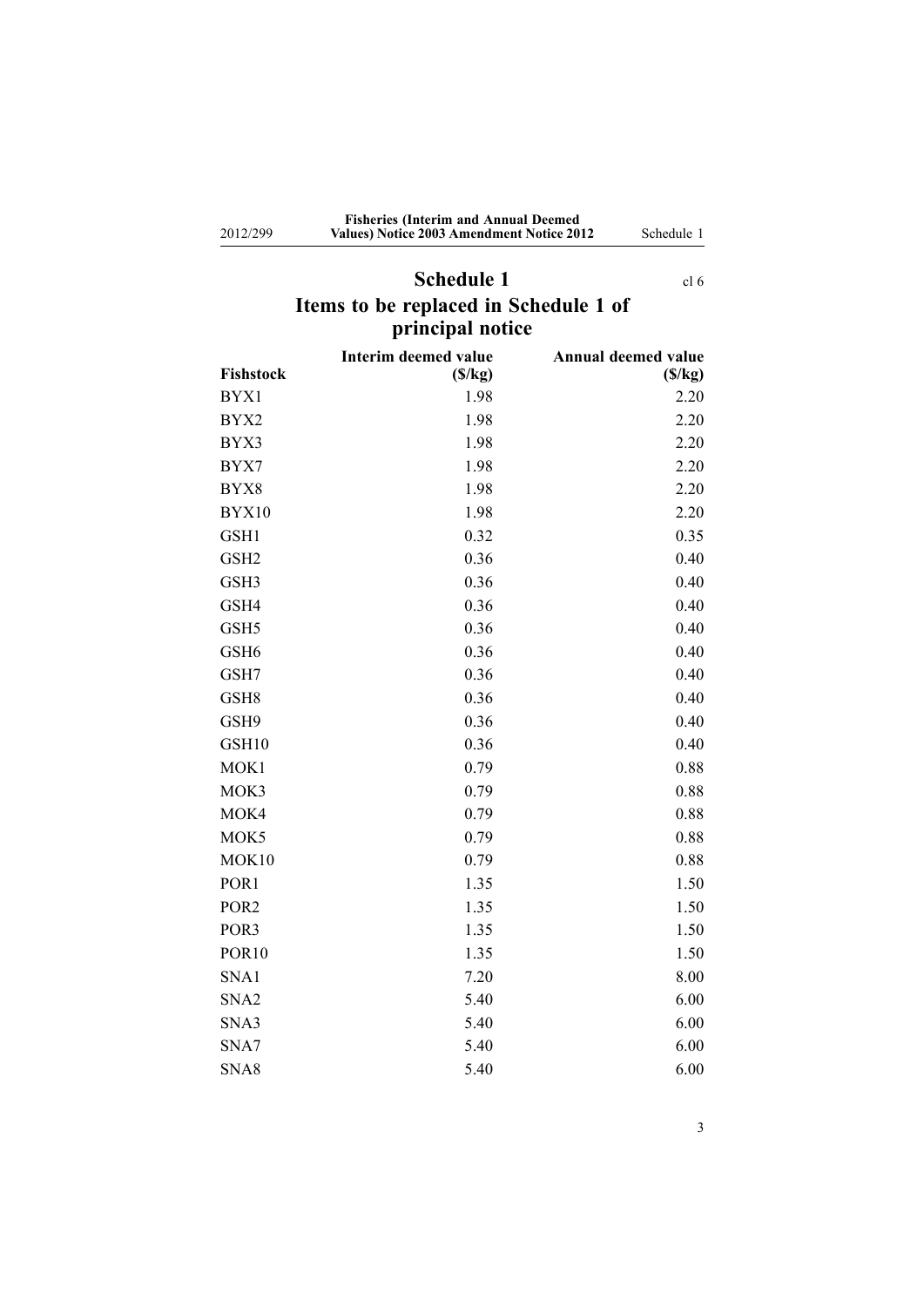| Schedule 1        | <b>Fisheries (Interim and Annual Deemed</b><br>Values) Notice 2003 Amendment Notice 2012 |  | 2012/299                      |  |
|-------------------|------------------------------------------------------------------------------------------|--|-------------------------------|--|
| Fishstock         | Interim deemed value<br>(S/kg)                                                           |  | Annual deemed value<br>(S/kg) |  |
| SNA <sub>10</sub> | 7.20                                                                                     |  | 8.00                          |  |
| TRU1              | 1.35                                                                                     |  | 1.50                          |  |
| TRU2              | 1.35                                                                                     |  | 1.50                          |  |
| TRU3              | 1.35                                                                                     |  | 1.50                          |  |
| TRU4              | 1.35                                                                                     |  | 1.50                          |  |
| TRU5              | 1.35                                                                                     |  | 1.50                          |  |
| TRU6              | 1.35                                                                                     |  | 1.50                          |  |
| TRU7              | 1.35                                                                                     |  | 1.50                          |  |
| TRU8              | 1.35                                                                                     |  | 1.50                          |  |
| TRU9              | 1.35                                                                                     |  | 1.50                          |  |
| TRU <sub>10</sub> | 1.35                                                                                     |  | 1.50                          |  |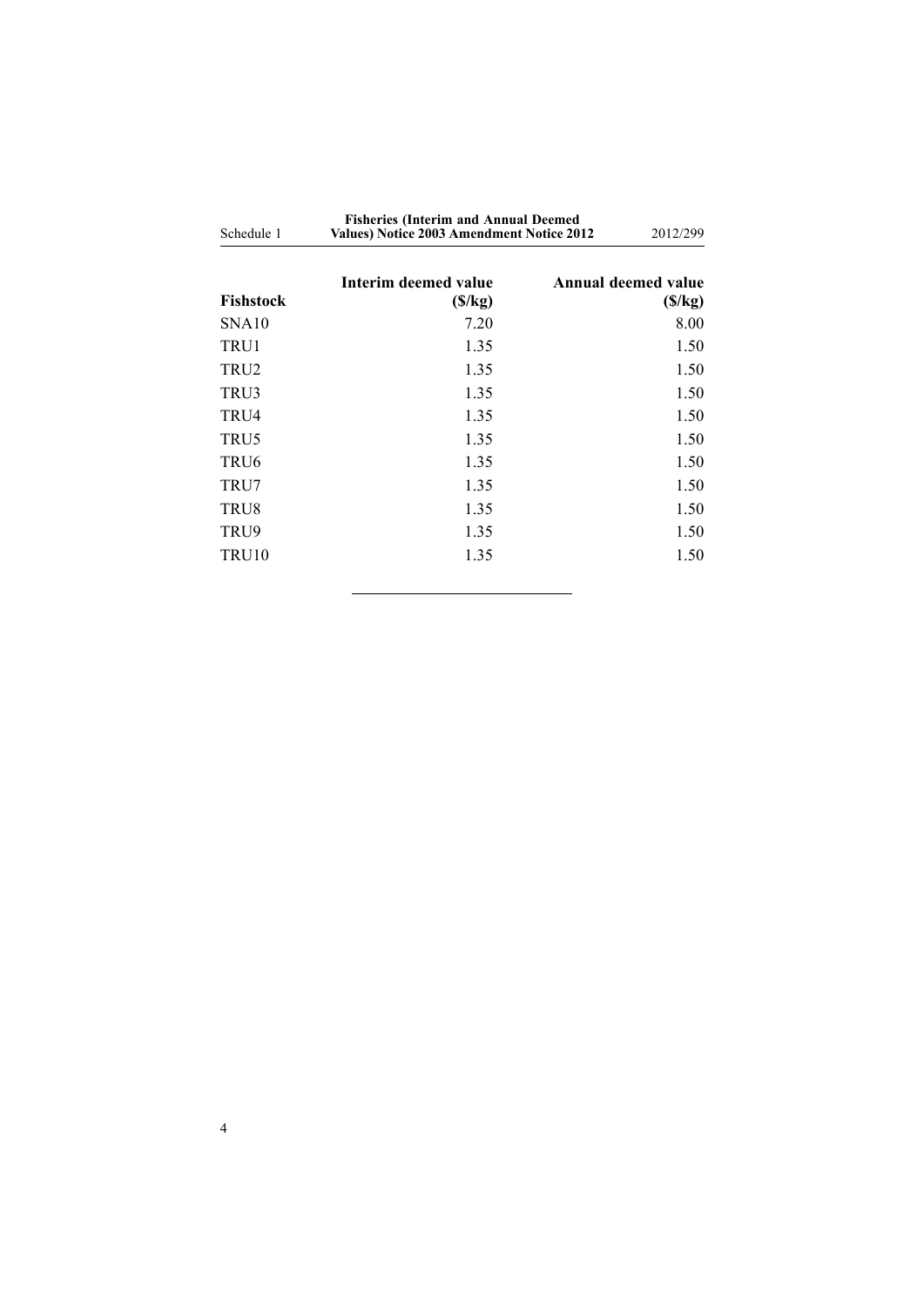# **Schedule 2** cl [7\(1\)](#page-1-0), (3)

# <span id="page-4-0"></span>**Items to be replaced or inserted in Schedule 1A of principal notice**

### Part 1

# Item relating to fishstock BYX2

| Stock | Commercial fisher's reported<br>catch                                                                                             | Annual deemed value<br>(S/kg)                                                                 |
|-------|-----------------------------------------------------------------------------------------------------------------------------------|-----------------------------------------------------------------------------------------------|
| BYX2  | For so much of the commercial<br>fisher's reported catch as does not<br>exceed the fisher's ACE by more<br>than $10\%$            | The amounts per kilogram spe-<br>cified for those stocks in the<br>third column of Schedule 1 |
|       | For so much of the commercial<br>fisher's reported catch as exceeds<br>the fisher's ACE by more than 10%<br>but not more than 30% | 2.64                                                                                          |
|       | For so much of the commercial<br>fisher's reported catch as exceeds<br>the fisher's ACE by more than 30%<br>but not more than 50% | 3.08                                                                                          |
|       | For so much of the commercial<br>fisher's reported catch as exceeds<br>the fisher's ACE by more than 50%<br>but not more than 70% | 3.52                                                                                          |
|       | For so much of the commercial<br>fisher's reported catch as exceeds<br>the fisher's ACE by more than 70%<br>but not more than 90% | 396                                                                                           |
|       | For so much of the commercial<br>fisher's reported catch as exceeds<br>the fisher's ACE by more than 90%                          | 4.40                                                                                          |

| н | п |  |
|---|---|--|

## Items relating to fishstock SNA

| Stock          | Commercial fisher's reported<br>catch                                                                                 | Annual deemed value<br>(S/kg)                                                                 |
|----------------|-----------------------------------------------------------------------------------------------------------------------|-----------------------------------------------------------------------------------------------|
| SNA1.<br>SNA10 | For so much of the commercial<br>fisher's reported catch as does not<br>exceed the fisher's ACE by more<br>than $5\%$ | The amounts per kilogram spe-<br>cified for those stocks in the<br>third column of Schedule 1 |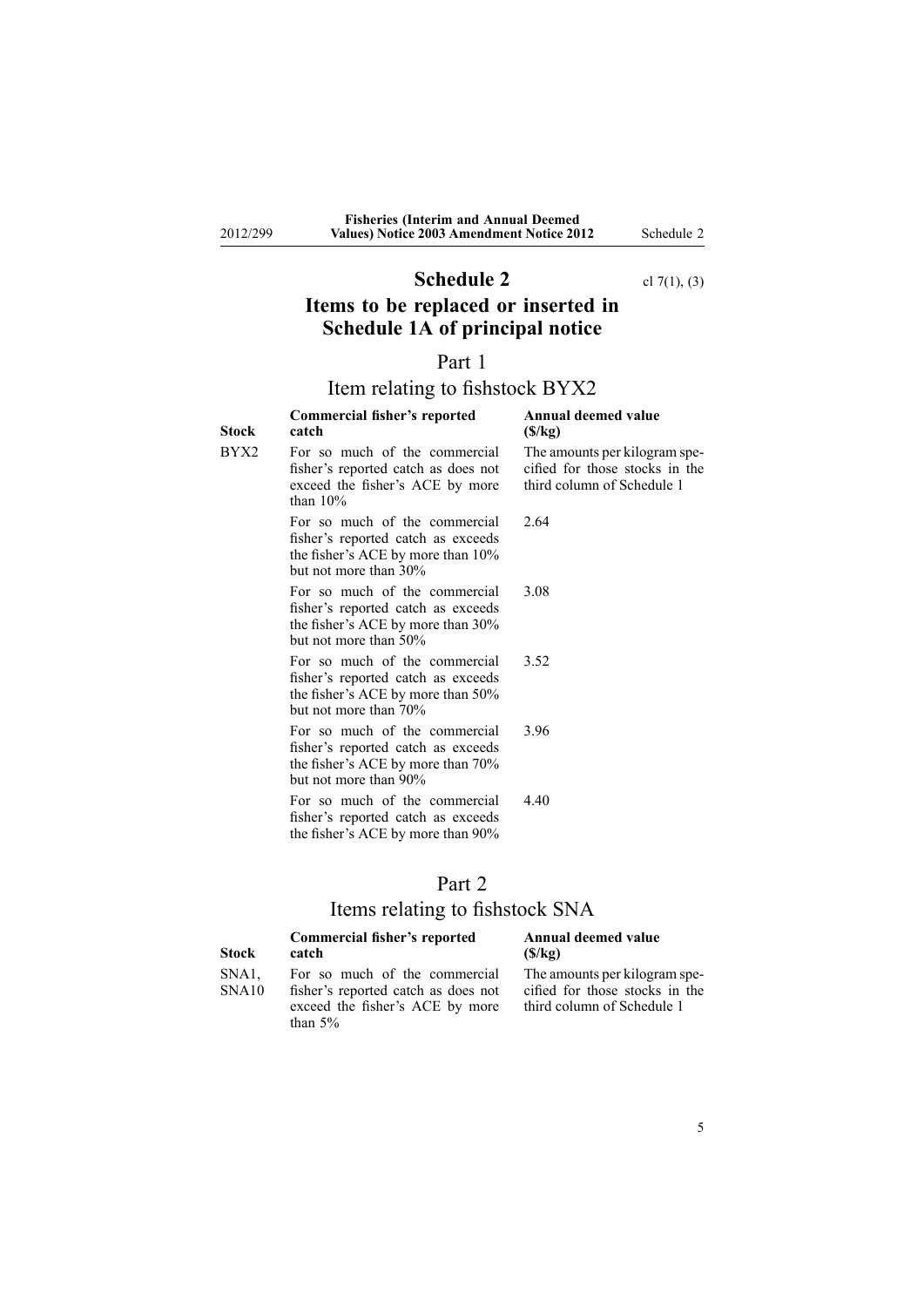# Part 2*—continued*

| <b>Commercial fisher's reported</b><br>catch                                                                                      | <b>Annual deemed value</b><br>(S/kg)                                                          |
|-----------------------------------------------------------------------------------------------------------------------------------|-----------------------------------------------------------------------------------------------|
| For so much of the commercial<br>fisher's reported catch as exceeds<br>the fisher's ACE by more than 5%<br>but not more than 10%  | 10.00                                                                                         |
| For so much of the commercial<br>fisher's reported catch as exceeds<br>the fisher's ACE by more than 10%<br>but not more than 20% | 12.00                                                                                         |
| For so much of the commercial<br>fisher's reported catch as exceeds<br>the fisher's ACE by more than 20%<br>but not more than 30% | 14.00                                                                                         |
| For so much of the commercial<br>fisher's reported catch as exceeds<br>the fisher's ACE by more than 30%<br>but not more than 40% | 16.00                                                                                         |
| For so much of the commercial<br>fisher's reported catch as exceeds<br>the fisher's ACE by more than 40%<br>but not more than 50% | 18.00                                                                                         |
| For so much of the commercial<br>fisher's reported catch as exceeds<br>the fisher's ACE by more than 50%<br>but not more than 60% | 20.00                                                                                         |
| For so much of the commercial<br>fisher's reported catch as exceeds<br>the fisher's ACE by more than 60%                          | 22.00                                                                                         |
| For so much of the commercial<br>fisher's reported catch as does not<br>exceed the fisher's ACE by more<br>than $10%$             | The amounts per kilogram spe-<br>cified for those stocks in the<br>third column of Schedule 1 |
| For so much of the commercial<br>fisher's reported catch as exceeds<br>the fisher's ACE by more than 10%<br>but not more than 20% | 6.75                                                                                          |
| For so much of the commercial<br>fisher's reported catch as exceeds<br>the fisher's ACE by more than 20%<br>but not more than 30% | 7.50                                                                                          |
|                                                                                                                                   |                                                                                               |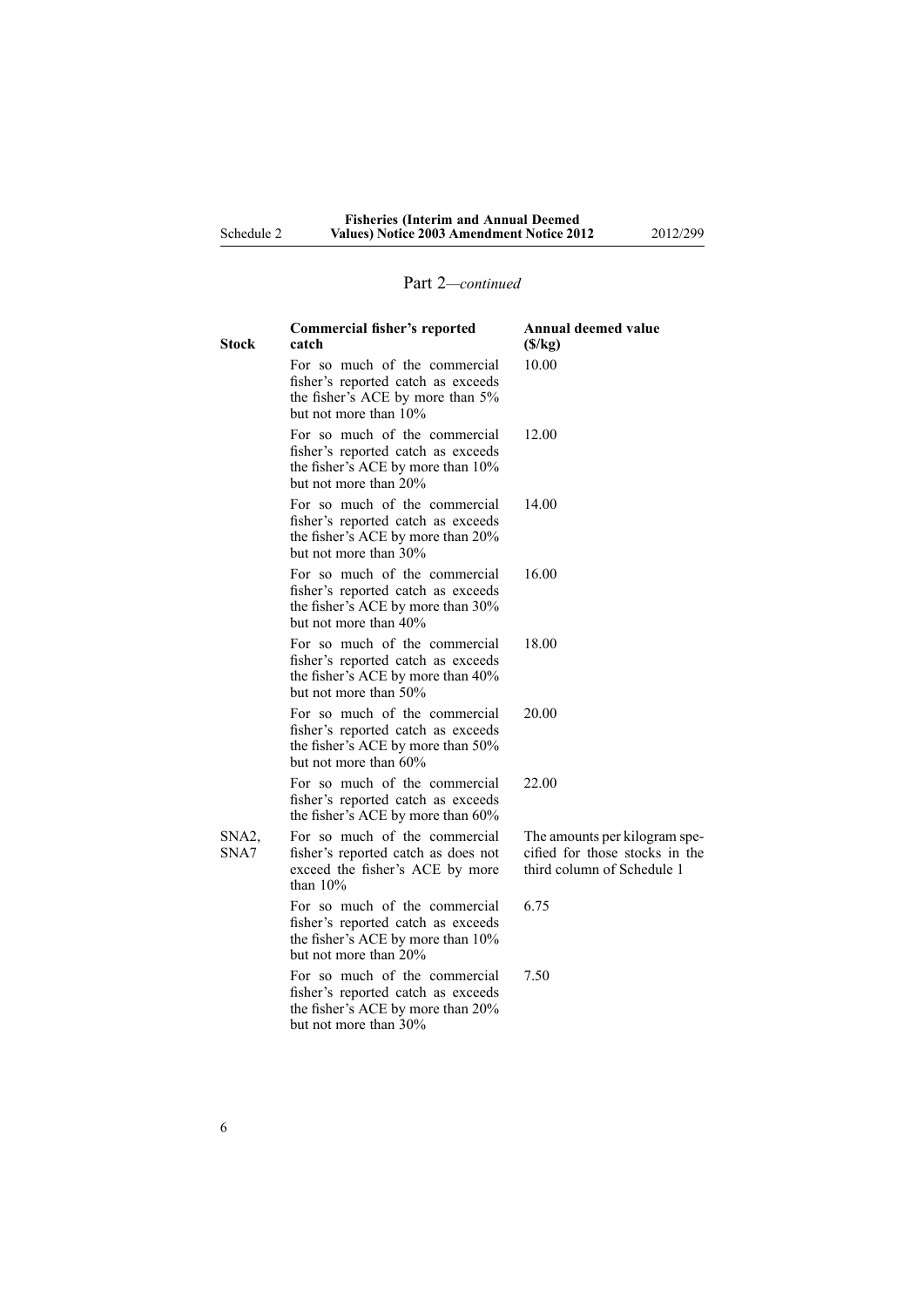## Part 2*—continued*

| <b>Stock</b> | <b>Commercial fisher's reported</b><br>catch                                                                                      | <b>Annual deemed value</b><br>(S/kg)                                                          |
|--------------|-----------------------------------------------------------------------------------------------------------------------------------|-----------------------------------------------------------------------------------------------|
|              | For so much of the commercial<br>fisher's reported catch as exceeds<br>the fisher's ACE by more than 30%<br>but not more than 40% | 8.25                                                                                          |
|              | For so much of the commercial<br>fisher's reported catch as exceeds<br>the fisher's ACE by more than 40%<br>but not more than 50% | 9.00                                                                                          |
|              | For so much of the commercial<br>fisher's reported catch as exceeds<br>the fisher's ACE by more than 50%<br>but not more than 60% | 9.75                                                                                          |
|              | For so much of the commercial<br>fisher's reported catch as exceeds<br>the fisher's ACE by more than 60%<br>but not more than 70% | 10.50                                                                                         |
|              | For so much of the commercial<br>fisher's reported catch as exceeds<br>the fisher's ACE by more than 70%<br>but not more than 80% | 11.25                                                                                         |
|              | For so much of the commercial<br>fisher's reported catch as exceeds<br>the fisher's ACE by more than 80%                          | 12.00                                                                                         |
| SNA8         | For so much of the commercial<br>fisher's reported catch as does not<br>exceed the fisher's ACE by more<br>than $5%$              | The amounts per kilogram spe-<br>cified for those stocks in the<br>third column of Schedule 1 |
|              | For so much of the commercial<br>fisher's reported catch as exceeds<br>the fisher's ACE by more than 5%<br>but not more than 10%  | 7.00                                                                                          |
|              | For so much of the commercial<br>fisher's reported catch as exceeds<br>the fisher's ACE by more than 10%<br>but not more than 20% | 9.00                                                                                          |
|              | For so much of the commercial<br>fisher's reported catch as exceeds<br>the fisher's ACE by more than 20%<br>but not more than 30% | 12.00                                                                                         |

7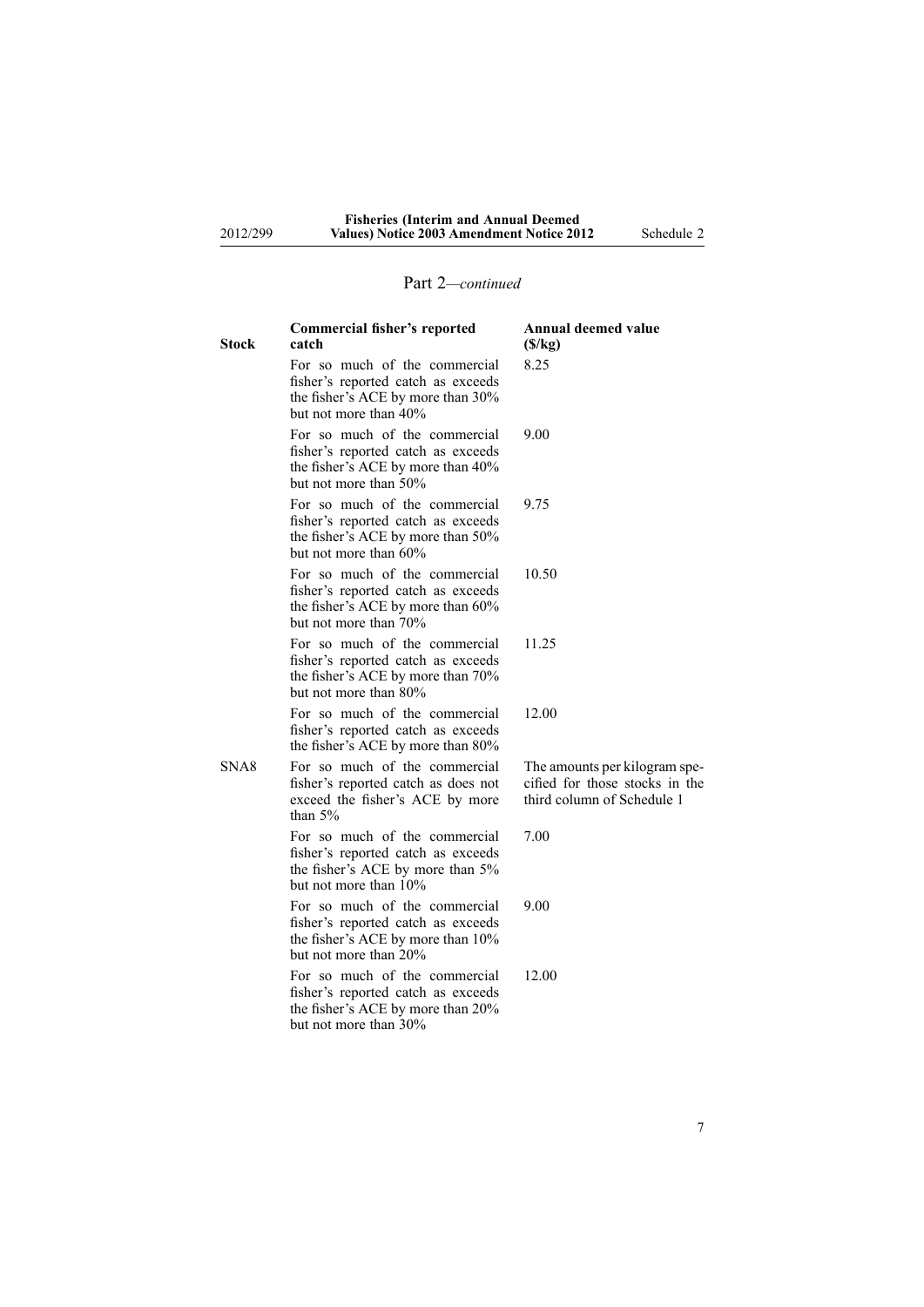## Part 2*—continued*

| Stock | Commercial fisher's reported<br>catch                                                                                                | <b>Annual deemed value</b><br>(S/kg) |
|-------|--------------------------------------------------------------------------------------------------------------------------------------|--------------------------------------|
|       | For so much of the commercial<br>fisher's reported catch as exceeds<br>the fisher's ACE by more than 30%<br>but not more than 40%    | 16.00                                |
|       | For so much of the commercial<br>fisher's reported catch as exceeds<br>the fisher's ACE by more than 40%<br>but not more than 50%    | 18.00                                |
|       | For so much of the commercial<br>fisher's reported catch as exceeds<br>the fisher's ACE by more than 50%<br>but not more than $60\%$ | 20.00                                |
|       | For so much of the commercial<br>fisher's reported catch as exceeds<br>the fisher's ACE by more than 60%                             | 22.00                                |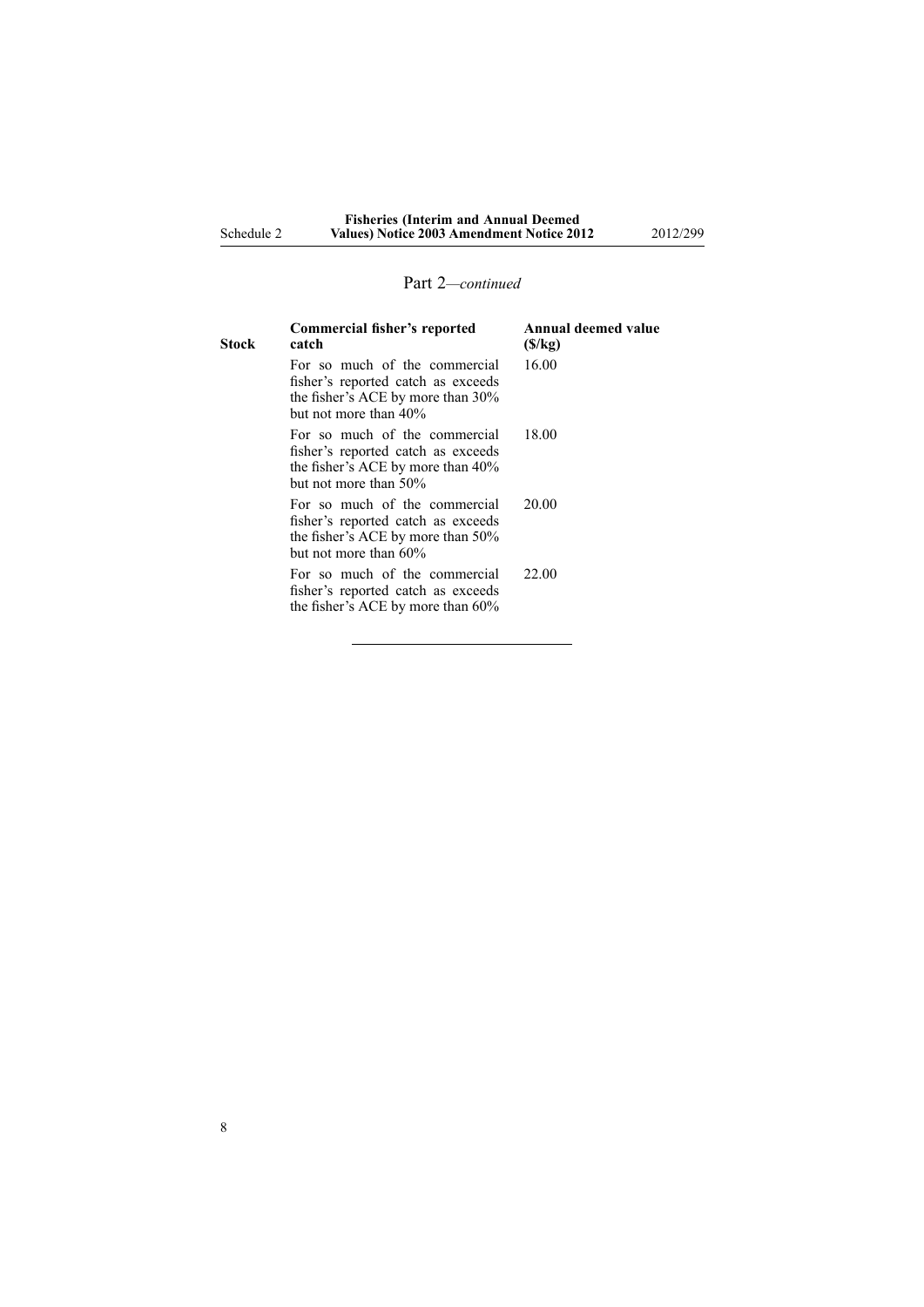<span id="page-8-0"></span>

| 2012/299 | <b>Fisheries (Interim and Annual Deemed)</b><br>Values) Notice 2003 Amendment Notice 2012 | Explanatory note |
|----------|-------------------------------------------------------------------------------------------|------------------|
|          | <b>Schedule 3</b>                                                                         | c18              |
|          | Items to be replaced in Schedule 2 of                                                     |                  |
|          | principal notice                                                                          |                  |

| Annual deemed value<br>Interim deemed value |        |        |
|---------------------------------------------|--------|--------|
| Fishstock                                   | (S/kg) | (S/kg) |
| BYX3                                        | 0.99   | 1.10   |
| GSH4                                        | 0.18   | 0.20   |
| TRU4                                        | 1.30   | .44    |

Dated at Wellington this 24th day of September 2012.

Hon David Carter, Minister for Primary Industries.

### **Explanatory note**

*This note is not par<sup>t</sup> of the notice, but is intended to indicate its general effect.*

This notice amends the Fisheries [\(Interim](http://www.legislation.govt.nz/pdflink.aspx?id=DLM214397) and Annual Deemed [Values\)](http://www.legislation.govt.nz/pdflink.aspx?id=DLM214397) Notice 2003 (the **principal notice**). The amendments replace or insert interim and annual deemed values for various fishstocks. The notice comes into force on 30 September 2012 and the new deemed values apply to and from the fishing year commencing on 1 October 2012.

*[Clause](#page-1-0) 5* removes the references to mako shark, porae, porbeagle shark, and trumpeter from clause  $6(a)(i)$  of the principal notice. As <sup>a</sup> result, fishstocks for these species fall into the category of stocks whose annual deemed values are set in [clause](http://www.legislation.govt.nz/pdflink.aspx?id=DLM215013) 6(b) of the principal notice.

*[Clause](#page-1-0) 6* amends [Schedule](http://www.legislation.govt.nz/pdflink.aspx?id=DLM215032) 1 of the principal notice to adjust the deemed values for the fishstocks set out in *[Schedule](#page-1-0) 1* of this notice in the manner set out in that schedule.

*[Clause](#page-1-0) 7* amends [Schedule](http://www.legislation.govt.nz/pdflink.aspx?id=DLM1041402) 1A of the principal notice. *Clause 7(1)* amends the deemed values for the BYX2 fishstock. *Clause 7(2)* re